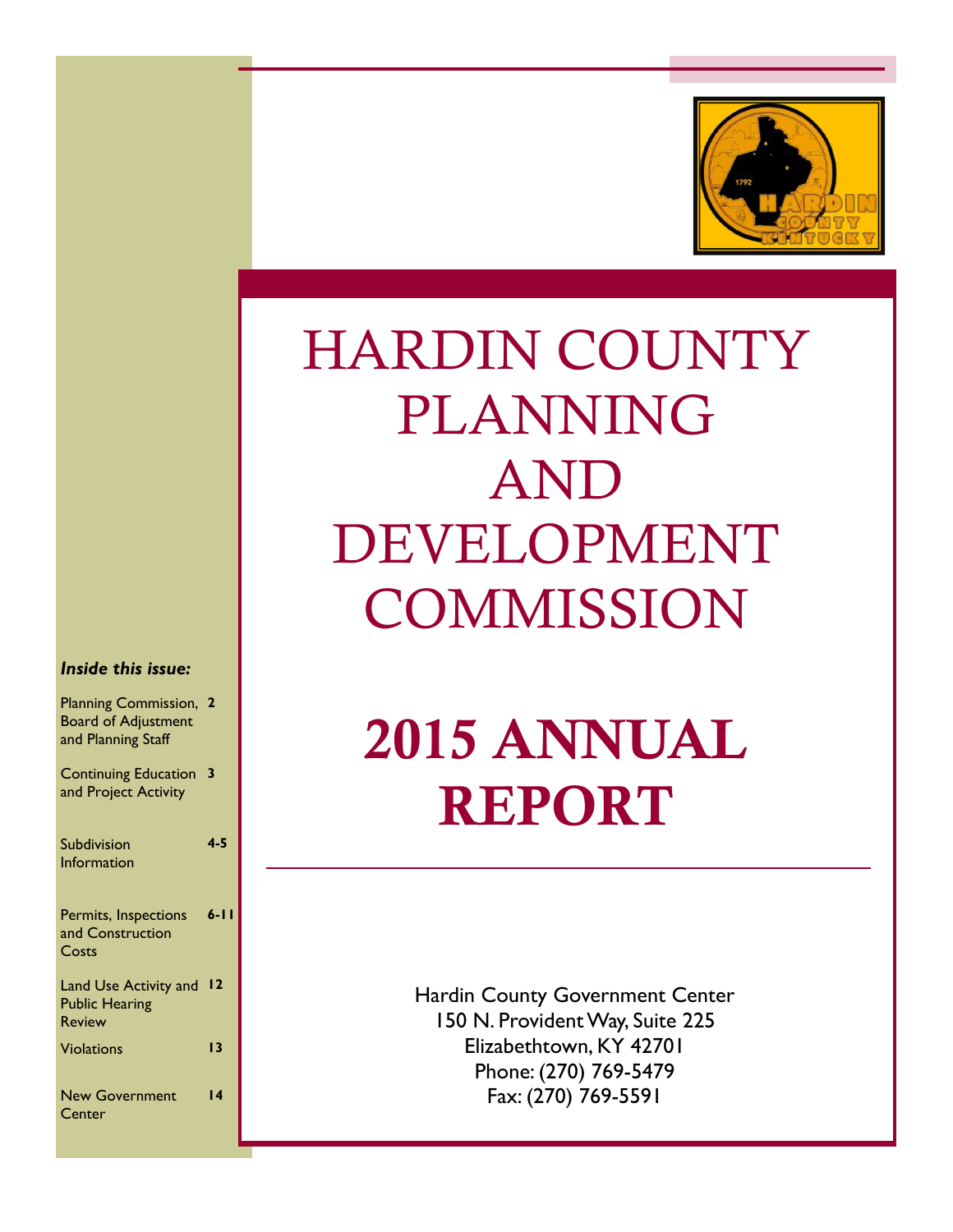# **2015 ANNUAL REPORT**

## Planning Commission Members

Mark Hinton, Chairman Greg Lowe, Vice Chairman Larry B. Jaggers, II, Secretary Steve Steck, Member Danny Percell, Sr., Member

# Board of Adjustment Members

Robert A. Krausman, Chairman Greg Youngblood, Vice Chairman Steve Steck, Secretary

# Planning Commission Staff

Wesley T. Wright - Director Adam C. King, AICP—Assistant Director Susan Bowen – Administrative Assistant Melissa Wilson – Planning Assistant Madeline Hornback – KBC Coordinator David Veirs – Electrical Inspector Ed Bryan – Building Inspector Jimmy Morgan – Building Inspector, Part time Hardin County Attorney's office – Legal Counsel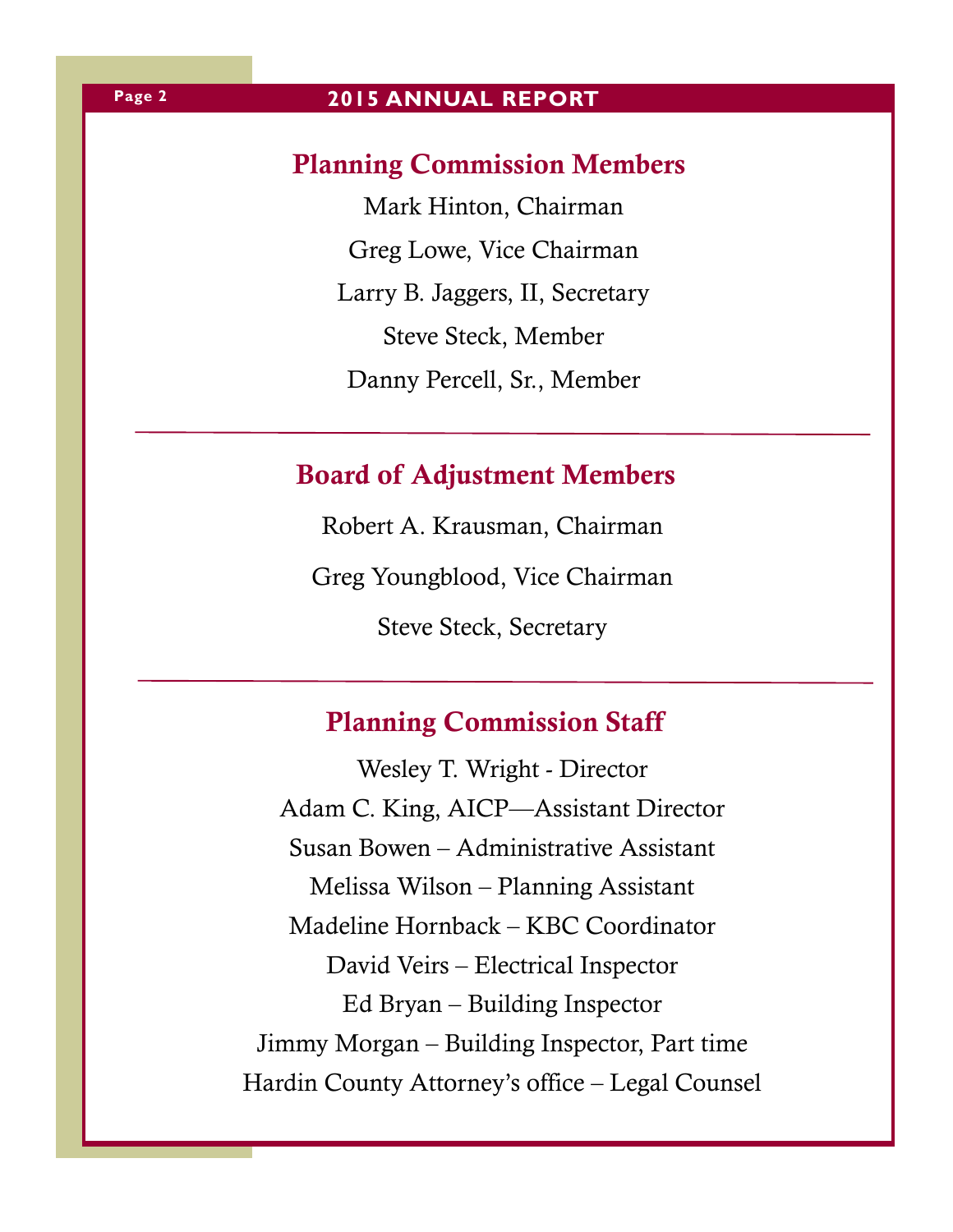### **2015 ANNUAL REPORT Page 3**

# Continuing Education Training (HB 55)

- KAPA Spring Conference, Owensboro, KY
- KAPA Fall Conference, Frankfort, KY
- KACO Fall Conference, Cave City, KY
- Pike Legal Conference, Radcliff, KY
- CAAK Spring Conference, Gilbertsville, KY
- CAAK Fall Conference, Bowling Green, KY

# Project Activity of notable developments

- 1. DOLLAR GENERAL STORE— A 2 acre site in Eastview between Leitchfield Road (US 62) and Sonora Hardin Springs Road (KY 84) was zoned to Convenience Commercial (C-1) for a proposed 9100 sq. ft. Dollar General Store .
- 2. MILES PROPANE— A 1920 sq. ft. commercial building was constructed on South Dixie Highway near Upton adjacent to Crop Production Services.
- 3. PT PRACTICES— A 2800 sq. ft. Physical Therapy Office was constructed on a half acre site along Rineyville Road (KY 1600) in Rineyville.
- 4. THE PLACE AT GILEAD— A proposed wedding & event venue was granted a Conditional Use Permit on Gilead Church Road in Glendale to convert a 4480 sq. ft. barn into an event space.
- 5. LAWN DOCTOR OF HARDIN COUNTY— A 3 acre site was rezoned to Convenience Commercial (C-1) to allow for an additional 5500 sq. ft. of storage for a lawn care business on Rineyville Road (KY 1600) in Rineyville.
- 6. ALTEC— A 9.88 acre site off Leitchfield Road (US 62) adjacent to the Elizabethtown Industrial Park was rezoned to Convenience Commercial (C-1) to allow for the expansion of parking by Altec, Inc.
- 7. LEASOR FARMS & ELECTRIC— A 4 acre site was rezoned to Convenience Commerical (C-1) to allow for a 7140 sq. ft. storage building to be constructed on Rineyville Road (KY 1600) in Rineyville.
- 8. HANSON ROCK QUARRY— An additional 180 acres was rezoned to Heavy Industrial (I-2) to allow for the expansion of the Hanson Rock Quarry in Upton.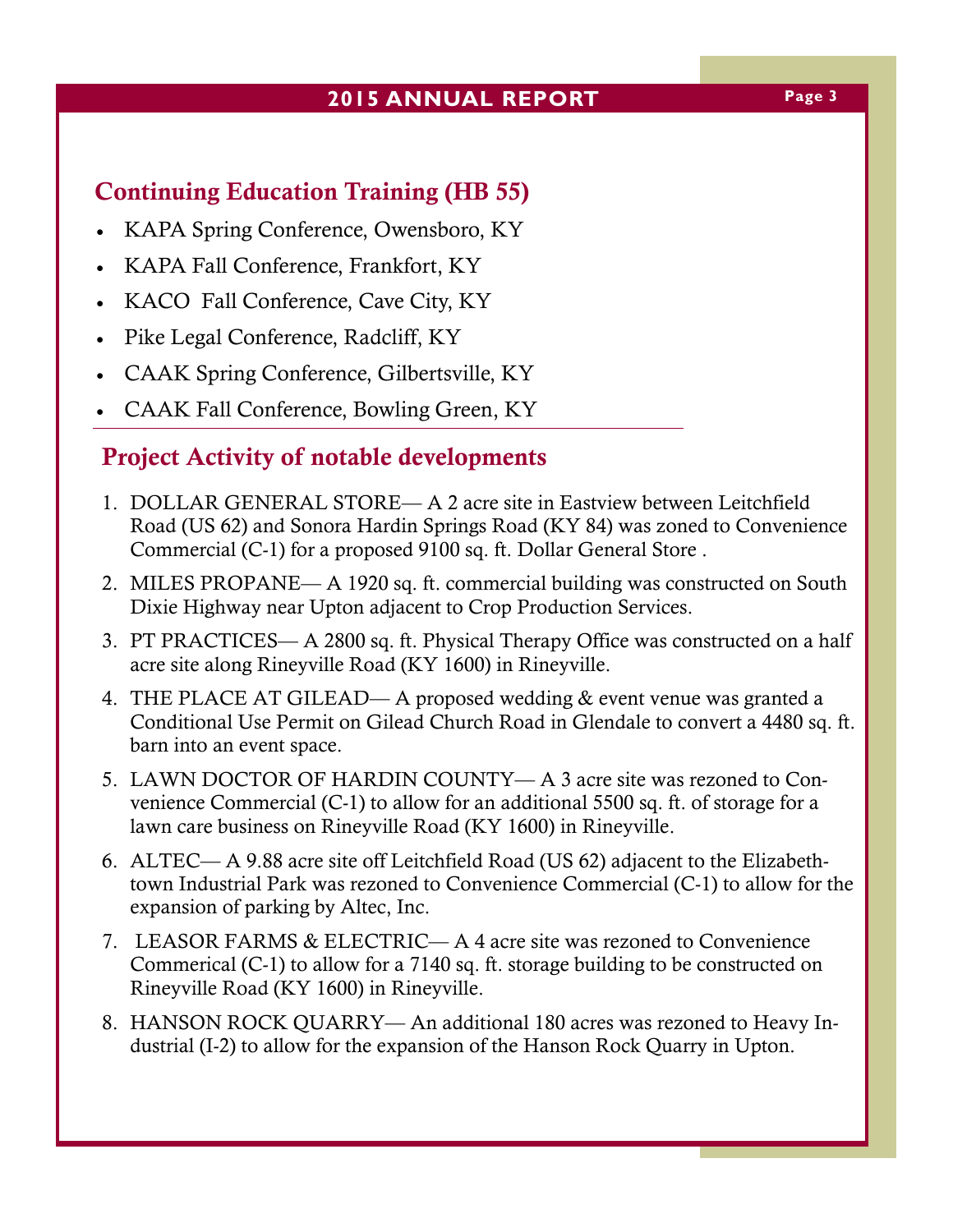

- 2015 showed an increase with 130 new lots were created, compared to 117 for 2014.
- The 5-year is 125 lots for 2011-2015. This average has decreased by over 200 lots each term over the last 10-years. From 2001 to 2005 the average was 575 lots.

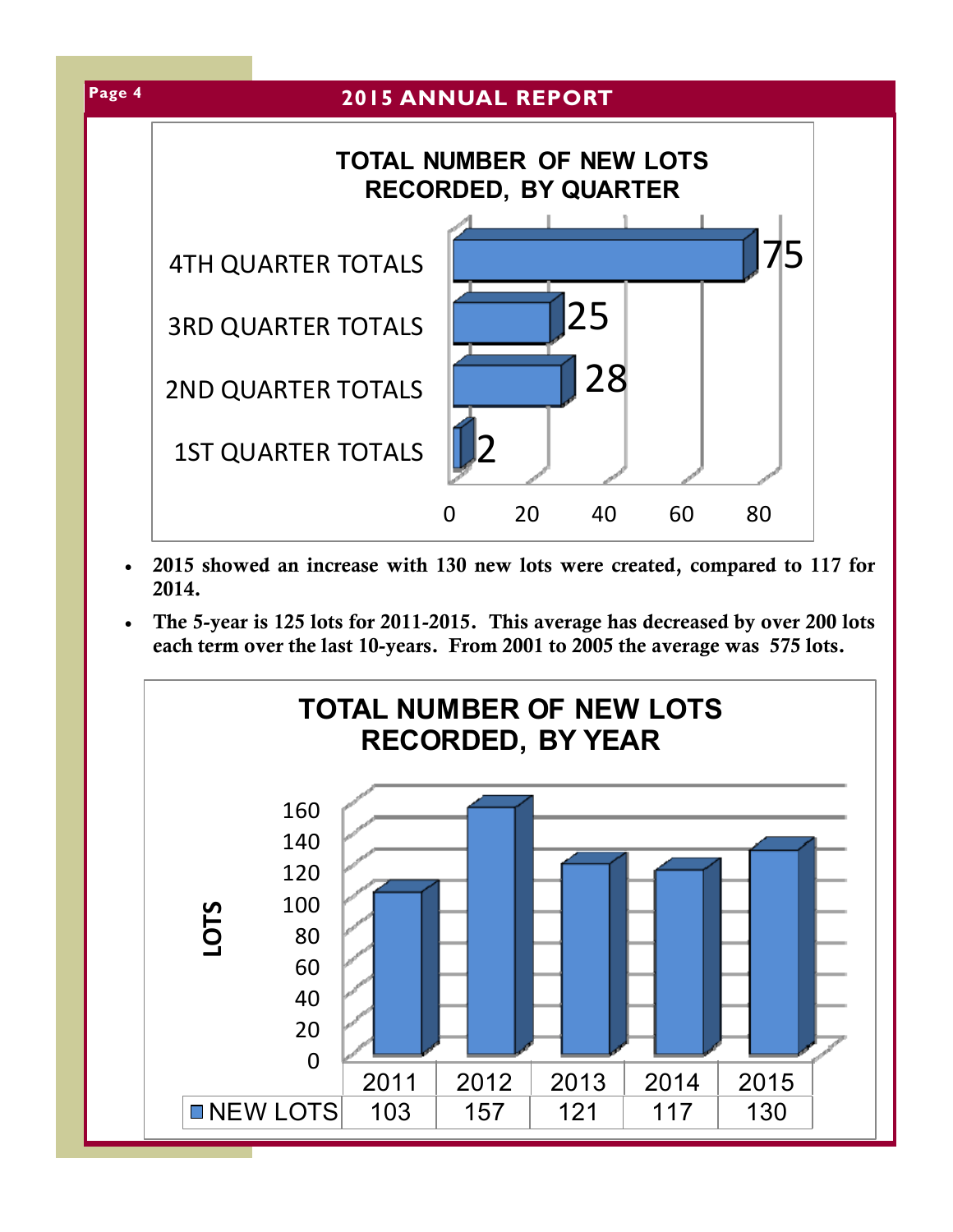

- 2015 plat approvals showed a slight decrease with 90 plats for the year, compared to 93 plats in 2014.
- The last 5-years have averaged 93 plats each year. This average has decreased from 115 plats between 2006—2010. From 2001 to 2005 the average was 168 plats each year.

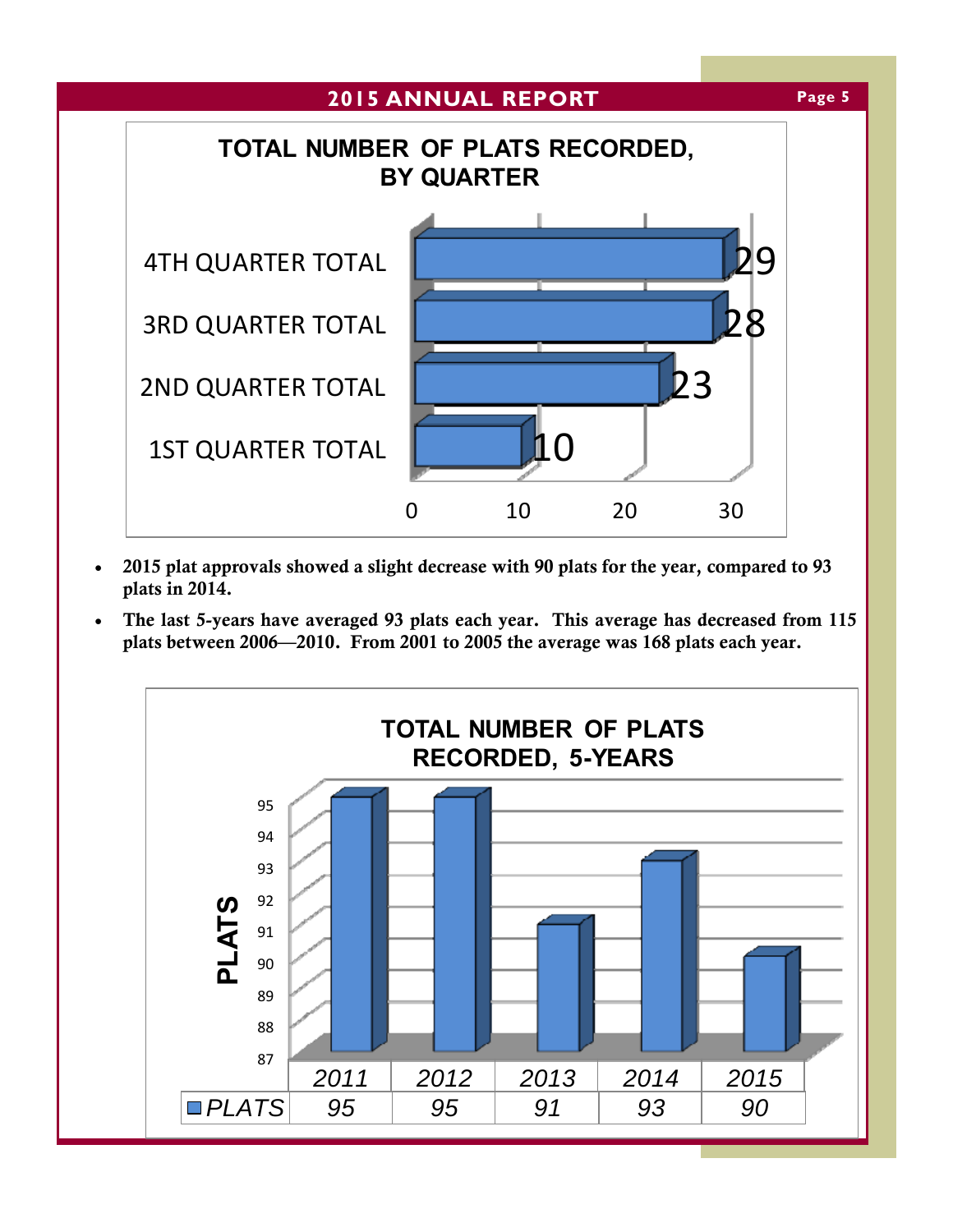

- Building Permits increased in 2015 to 393, thus ending a downward trend over the last three years. 2014 posted the lowest number of permits issued in one year since 309 in 1991.
- While single family dwelling permits (99) are consistently one of the most frequently issued types of permits; accessory buildings (garages, barns and storage sheds) were the most issued type of permit for 2015 with 109.
- Total construction cost increased over 20% from 2014, with more than \$28 million. Single family construction figures made up more than 67% of the cost.
- The total construction cost for 2015 was \$28,287,856.

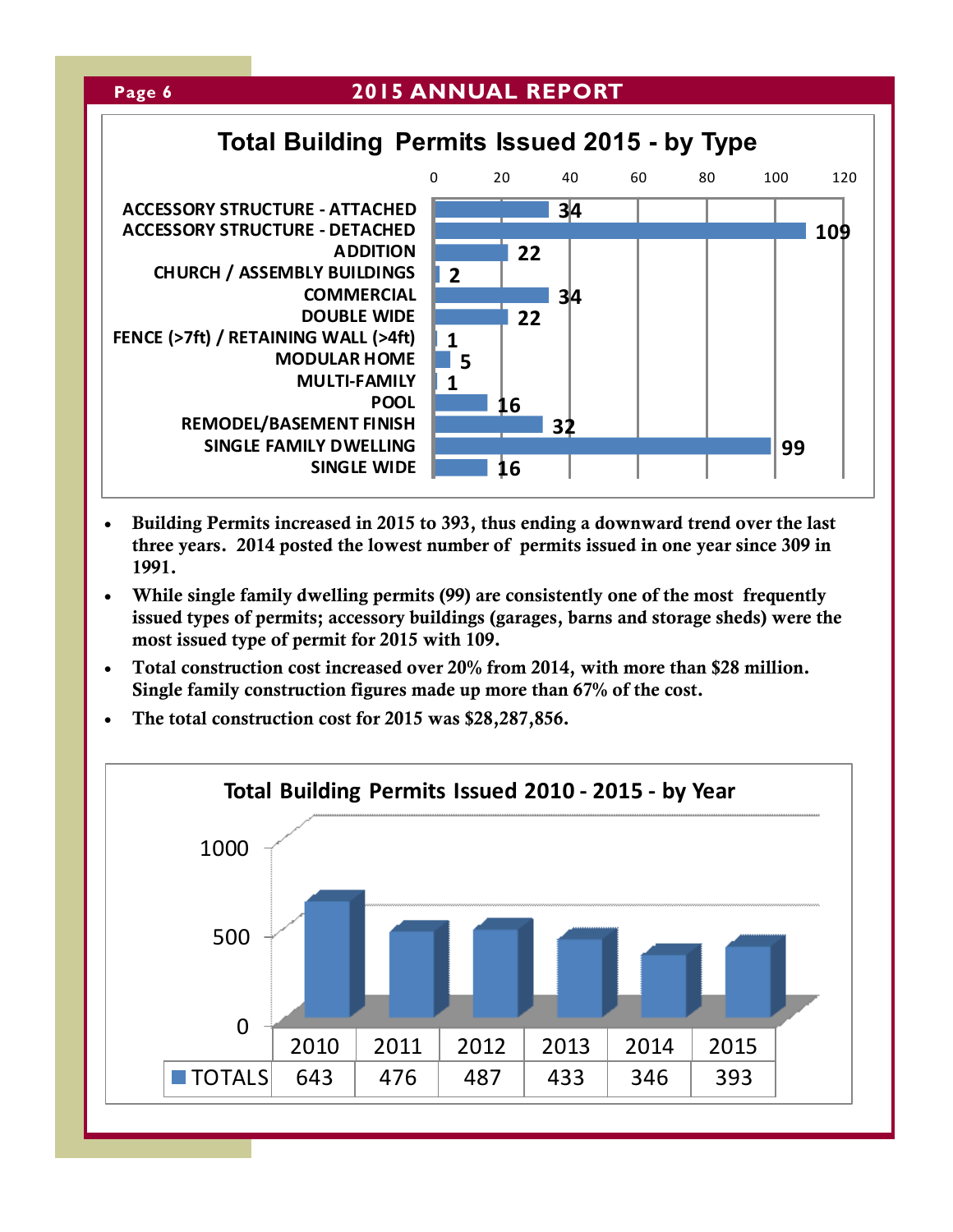### **2015 ANNUAL REPORT**





- The 2015 Single Family Dwelling Permits totaled the same number as issued in 2014. Ninety-nine remains the lowest number of new house permits issued per year since count began in 1989.
- For the last six years 2010 holds the record with 271 single family permits issued in a single year.
- The County has had an average of 113 Single Family Dwelling Permits per year for the most recent five-year period 2011-2015; for the five years prior, 2010-2014, the annual average was 149.

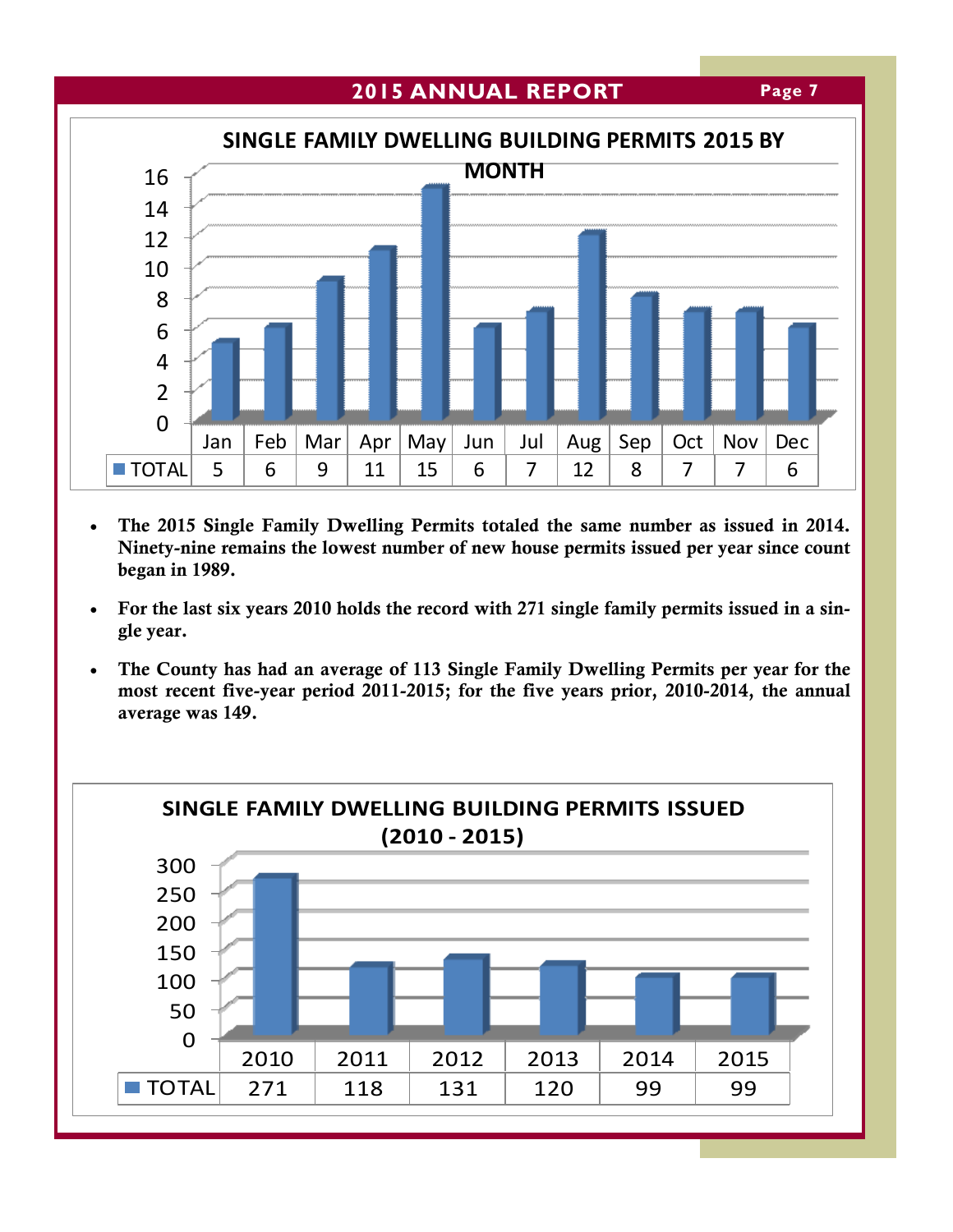

- Building Inspection remained steady. In 2014 there were 853 inspections, compared to 880 in 2015.
- For the last five years the greatest number of building inspections were completed in 2013.
- Inspections are performed on all new construction. The downward trend in the number permits is reflected in the decrease in inspections since 2011.

| <b>Building Inspections Completed 2015</b> |          |                |                |                |                |                        |          |                |                |          |    |          |                                                                               |
|--------------------------------------------|----------|----------------|----------------|----------------|----------------|------------------------|----------|----------------|----------------|----------|----|----------|-------------------------------------------------------------------------------|
|                                            |          |                |                |                |                | 1/1/2015 TO 12/31/2015 |          |                |                |          |    |          |                                                                               |
|                                            |          |                |                |                |                |                        |          |                |                |          |    |          | Jan   Feb   Mar   Apr   May   Jun   Jul   Aug   Sep   Oct   Nov   Dec   Total |
| <b>FINALI</b>                              | 29       | 15             | 21             | 26             | 29             | 32                     | 45       | 31             | 27             | 39       | 35 | 38       | 367                                                                           |
| <b>FOOTERI</b>                             | 21       | 5              | 14             | 25             | 24             | 36                     | 11       | 20             | 27             | 20       | 21 | 16       | 240                                                                           |
| <b>FRAMING</b>                             | 15       | $\overline{7}$ | 16             | 15             | 14             | 16                     | 10       | 12             | 17             | 18       | 14 | 19       | 173                                                                           |
| <b>RE-INSPECTION</b>                       | 1        | 1              | $\Omega$       | 3              | 2              | 1                      | 3        | $\overline{4}$ | 6              | 1        | 1  | $\Omega$ | 23                                                                            |
| <b>STATUS CHECKI</b>                       | 5        | $\overline{7}$ | $\overline{7}$ | $\overline{7}$ | $\overline{2}$ | 5                      | 5        | $\overline{4}$ | 5              | 12       | 8  | 6        | 73                                                                            |
| <b>STOP WORK</b>                           | $\Omega$ | 1              | $\overline{2}$ | $\Omega$       | $\Omega$       | $\Omega$               | $\Omega$ | $\Omega$       | $\overline{0}$ | $\Omega$ | 1  | $\Omega$ | $\overline{4}$                                                                |
| <b>TOTAL</b>                               | 71       | 36             | 60             | 76             | 71             | 90                     | 74       | 71             | 82             | 90       | 80 | 79       | 880                                                                           |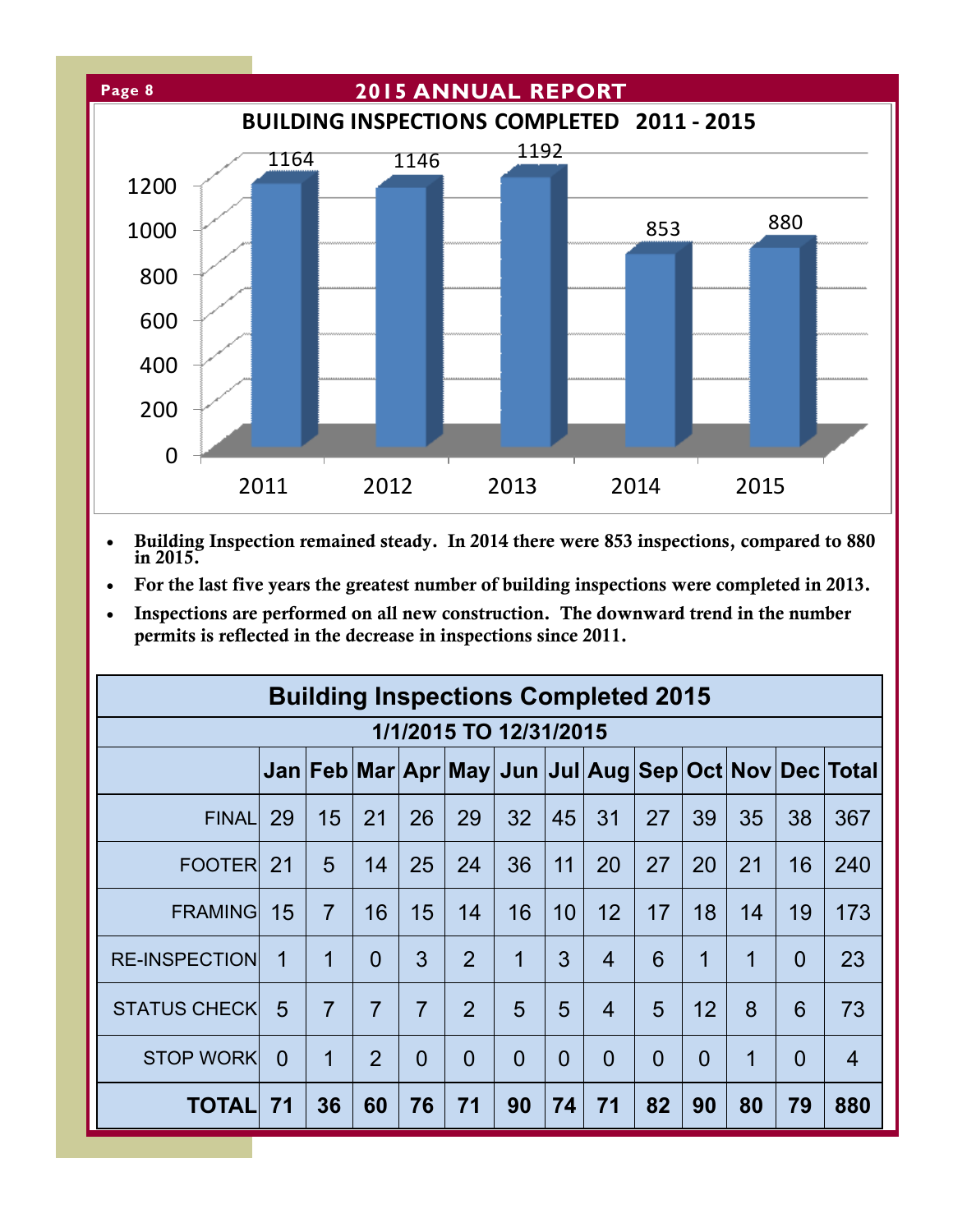

- Plan Reviews are performed for all new single family dwellings (2000SF>), basement remodels/finishes and commercial projects that fall under local jurisdiction.
- The number of reviews increased in 2015, from 104 to 132.

| <b>Building Plan Review Summary-2015</b> |                                   |                |                |                |                |                                                        |                |                |                |                |                  |                |       |
|------------------------------------------|-----------------------------------|----------------|----------------|----------------|----------------|--------------------------------------------------------|----------------|----------------|----------------|----------------|------------------|----------------|-------|
|                                          | Review Date 1/1/2015 - 12/31/2015 |                |                |                |                |                                                        |                |                |                |                |                  |                |       |
|                                          | Jan                               | Feb            | Mar            | Apr            | May            | $ \mathbf{\dot{\mathsf{s}}} \mathbf{\dot{\mathsf{s}}}$ |                | $\frac{1}{2}$  | Sep            | Oct            | $\sum_{i=1}^{n}$ | Dec            | Total |
| <b>Single Family</b>                     | $\overline{2}$                    | 5              | $\overline{4}$ | 8              | 13             | $\overline{7}$                                         | 8              | 13             | $\overline{7}$ | $\overline{7}$ | 3                | 6              | 83    |
| <b>Basement Finish</b>                   | $\mathbf{3}$                      | $\overline{1}$ | $\overline{1}$ | $\overline{4}$ | $\overline{0}$ | 1                                                      | 3              | $\overline{0}$ | $\overline{0}$ | $\Omega$       | 3                | 3              | 19    |
| Commercial                               | $\overline{7}$                    | 3              | 6              | $\mathbf 1$    | $\overline{0}$ | 5                                                      | $\overline{0}$ | $\overline{1}$ | $\overline{4}$ | $\Omega$       | $\overline{1}$   | $\overline{2}$ | 30    |
| <b>Totals</b>                            | 12                                | 9              | 11             | 13             | 13             | 13                                                     | 11             | 14             | 11             | $\overline{7}$ | 7                | 11             | 132   |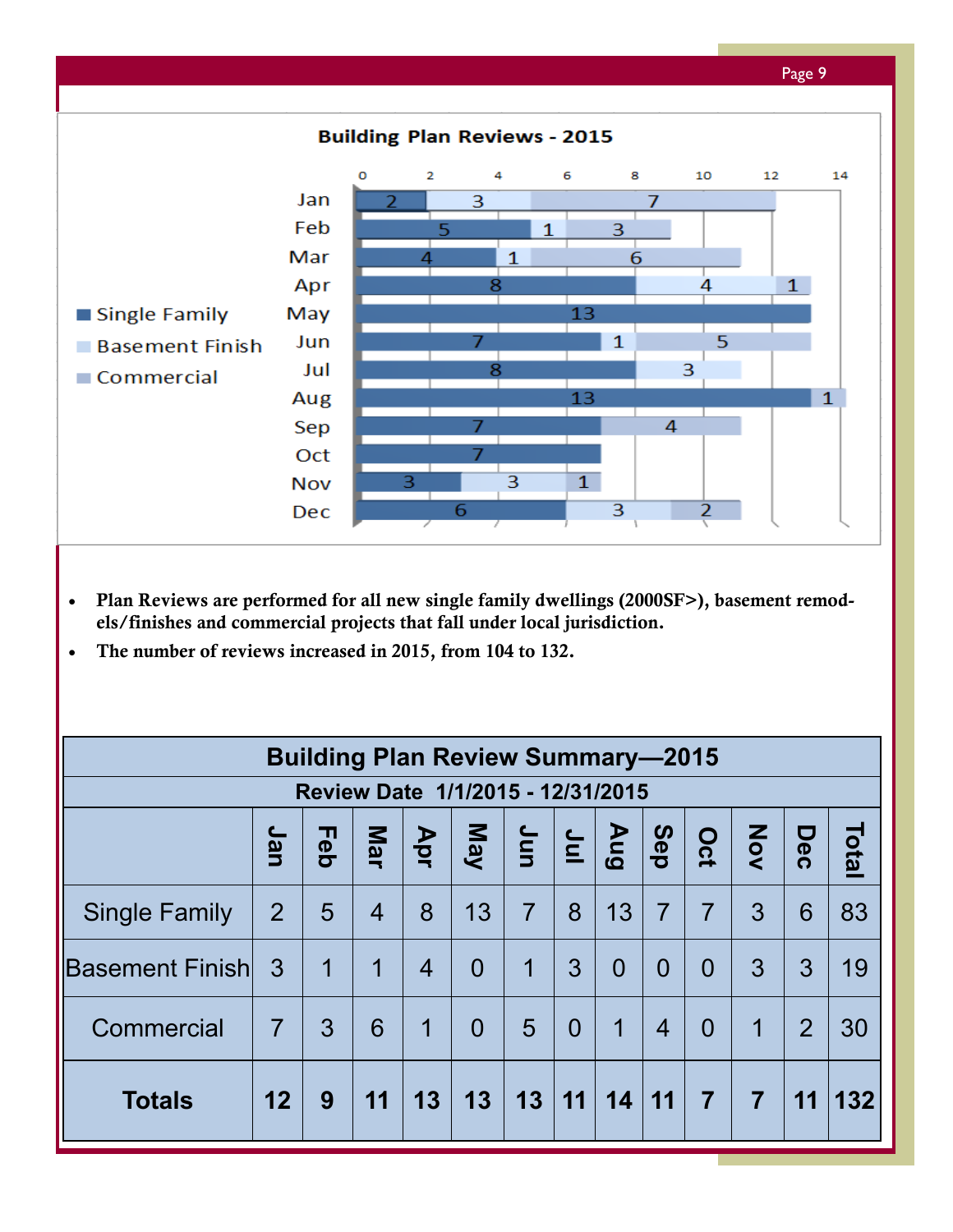### Page 10 **2015 ANNUAL REPORT**



- A total of 1,641 electrical inspections were completed in 2015.
- The total number of electrical inspections performed in 2015 was 9.4% higher than in 2014.
- For the last five years, 2011 had the greatest number of electrical inspections.
- Electrical Inspection has increased since 2012.

| <b>Electrical Inspections Completed 2015</b> |                                                          |                |                |           |                |    |                |                             |                |                |                |                |      |
|----------------------------------------------|----------------------------------------------------------|----------------|----------------|-----------|----------------|----|----------------|-----------------------------|----------------|----------------|----------------|----------------|------|
| 1/1/2015 TO 12/31/2015                       |                                                          |                |                |           |                |    |                |                             |                |                |                |                |      |
|                                              | Jan Feb Mar Apr May Jun  Jul  Aug Sep Oct Nov Dec  Total |                |                |           |                |    |                |                             |                |                |                |                |      |
| <b>FINAL</b>                                 | 72                                                       | 38             | 53             | 58        | 63             | 86 | 73             | 68                          | 62             | 90             | 80             | 78             | 821  |
| <b>RE-INSPECTION</b>                         | $\overline{7}$                                           | 1              | $\overline{2}$ | 1         | 2              | 6  | 4              | 3                           | 8              | 8              | $\overline{2}$ | 5              | 49   |
| <b>ROUGH</b>                                 | 16                                                       | 31             | 29             | 43        | 33             | 28 | 39             | 39                          | 44             | 43             | 36             | 30             | 411  |
| <b>SERVICE ENTRANCE</b>                      | $\overline{2}$                                           | 1              | 1              | $\Omega$  | $\overline{0}$ | 1  | 1              | $\overline{1}$              | $\overline{0}$ | 1              | $\overline{0}$ | $\overline{2}$ | 10   |
| <b>STATUS CHECK</b>                          | $\overline{4}$                                           | 1              | 1              | 1         | 5              | 6  | $\overline{7}$ | $5\overline{)}$             | $\overline{4}$ | $\overline{7}$ | 6              | 5              | 52   |
| <b>TEMP ON MAIN</b>                          | 16                                                       | 16             | 18             | 16        | 33             | 26 | 16             | 15                          | 27             | 27             | 32             | 22             | 264  |
| <b>TEMPORARY POLE</b>                        | 1                                                        | $\overline{1}$ | $\Omega$       | 8         | $\overline{2}$ | 6  | 1              | 3                           | 6              | $\overline{2}$ | $\overline{2}$ | $\overline{2}$ | 34   |
| <b>TOTAL</b>                                 | 118                                                      | 89             |                | 104   127 |                |    |                | 138   159   141   134   151 |                | 178            |                | 158 144        | 1641 |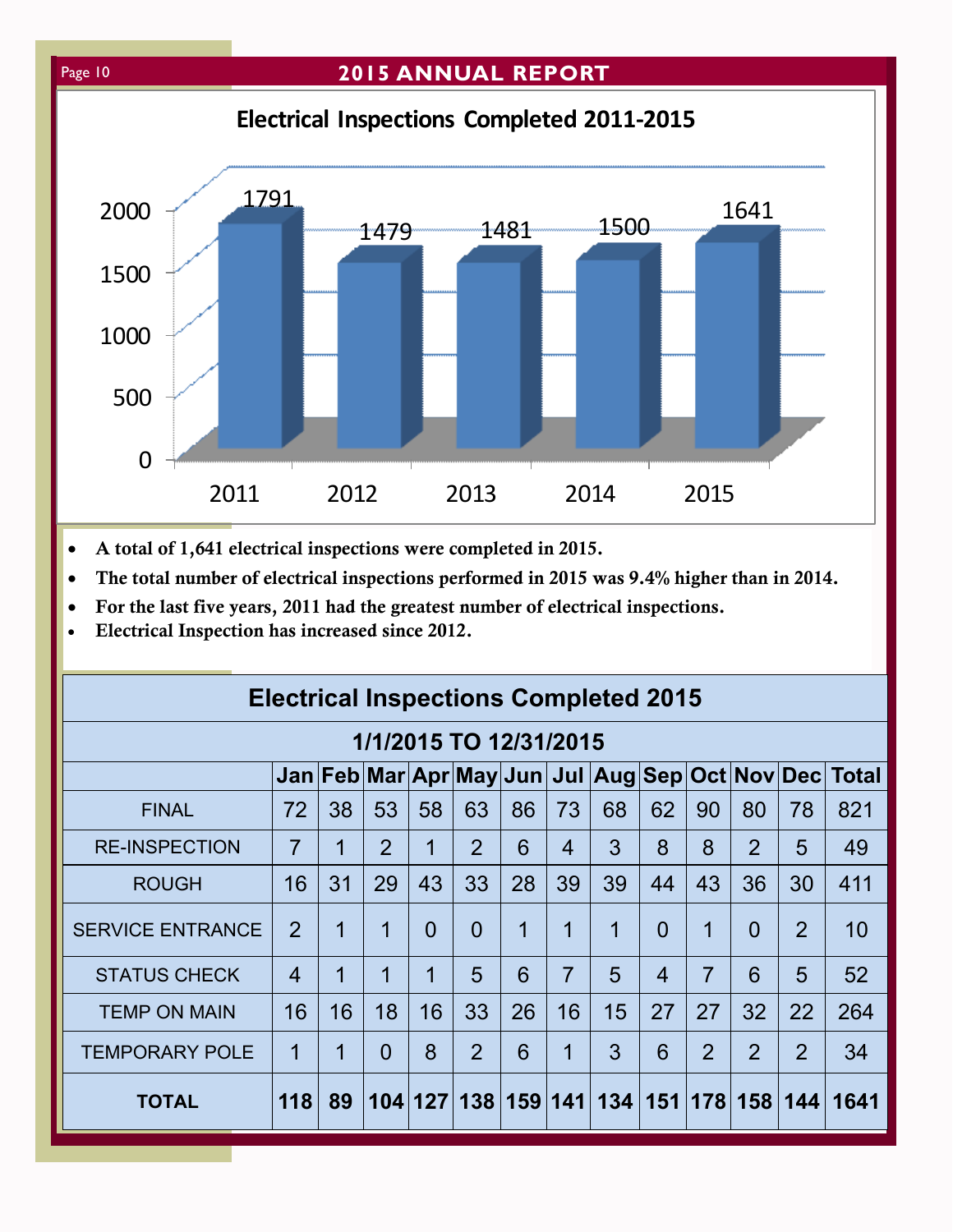#### **2015 ANNUAL REPORT**

 The total construction cost of the four reporting jurisdictions showed a nearly 14% decrease from the 2014 total of \$136,021,133. This is due to the fact that Elizabethtown saw a 42% decrease from a record construction year in 2014, with \$102,769,661. Even with the decrease, Elizabethtown still made up half of the total construction cost for the county. Hardin County, the City of Radcliff and the City of Vine Grove improved in their 2015 totals from the previous year. The City of Radcliff had the greatest gain in construction cost of more than 500% from the previous year of \$3,416,733. The City of Vine Grove had a modest gain of nearly 25% in construction cost, with Hardin County witnessing a 21.5% increase from the the preveois year of \$23,264,880. The other jurisdictions of West Point, Sonora and Upton were not reported.

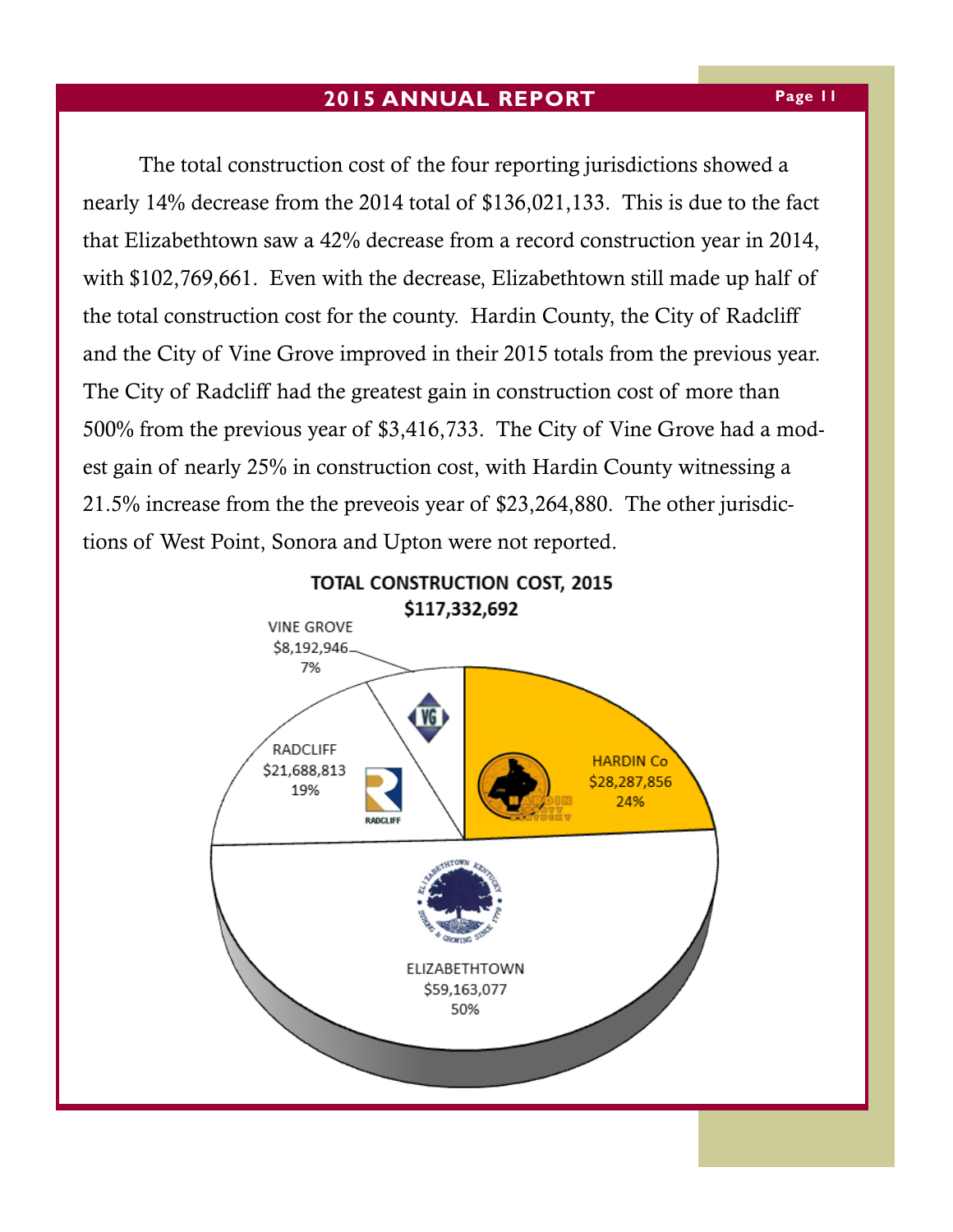The Planning and Development Commission Staff has been active in the past year with public hearings, development plans and permits. The following table illustrates the workload for 2015.

| <b>Application</b><br><b>Type</b> | No. of<br><b>Applications</b> | <b>Approved</b> | <b>Expired</b> | <b>Denied</b> | Withdrawn      | <b>Pending</b> |
|-----------------------------------|-------------------------------|-----------------|----------------|---------------|----------------|----------------|
| <b>CONDITIONAL</b>                |                               |                 |                |               |                |                |
| USE PERMIT                        | 19                            | 15              | $\Omega$       | 0             | $\overline{2}$ | $\overline{2}$ |
| <b>DEVELOPMENT</b>                |                               |                 |                |               |                |                |
| <b>PLAN</b>                       | 14                            | 10              | $\overline{2}$ | $\Omega$      | $\Omega$       | $\overline{2}$ |
| <b>ZONING CHANGE</b>              | 6                             | 6               | 0              | O             |                |                |
| <b>PUBLIC FACILITY</b>            | 0                             | 0               | 0              | 0             | $\Omega$       |                |
| <b>ROAD CLOSING</b>               | 0                             |                 | O              | O             | $\Box$         | O              |
| <b>SITE PLAN</b>                  | 17                            | 9               | 1              | O             |                | 6              |
| <b>VARIANCE</b>                   | 19                            | 13              | 0              |               | $\Omega$       | 5              |
| <b>TOTAL</b>                      | 75                            | 52              | 3              |               |                | 16             |

- A total of 6 map amendment application were considered by the Planning Commission during 2015, four going Commercial and two downzoning to Residential.
- The Commission Staff reviews all Development Plans and Site Plans. A total of 14 Development Plans for Commercial and Industrial projects were reviewed along with 17 Site Plans for Residential related projects.
- The number of Site Plan remained consistent in 2015, compared to 2014, but the number of Development Plans saw a decrease—from 20 to 14.
- A total of 38 applications were considered by the Board of Adjustment during 2015 for Conditional Use Permits and Variances.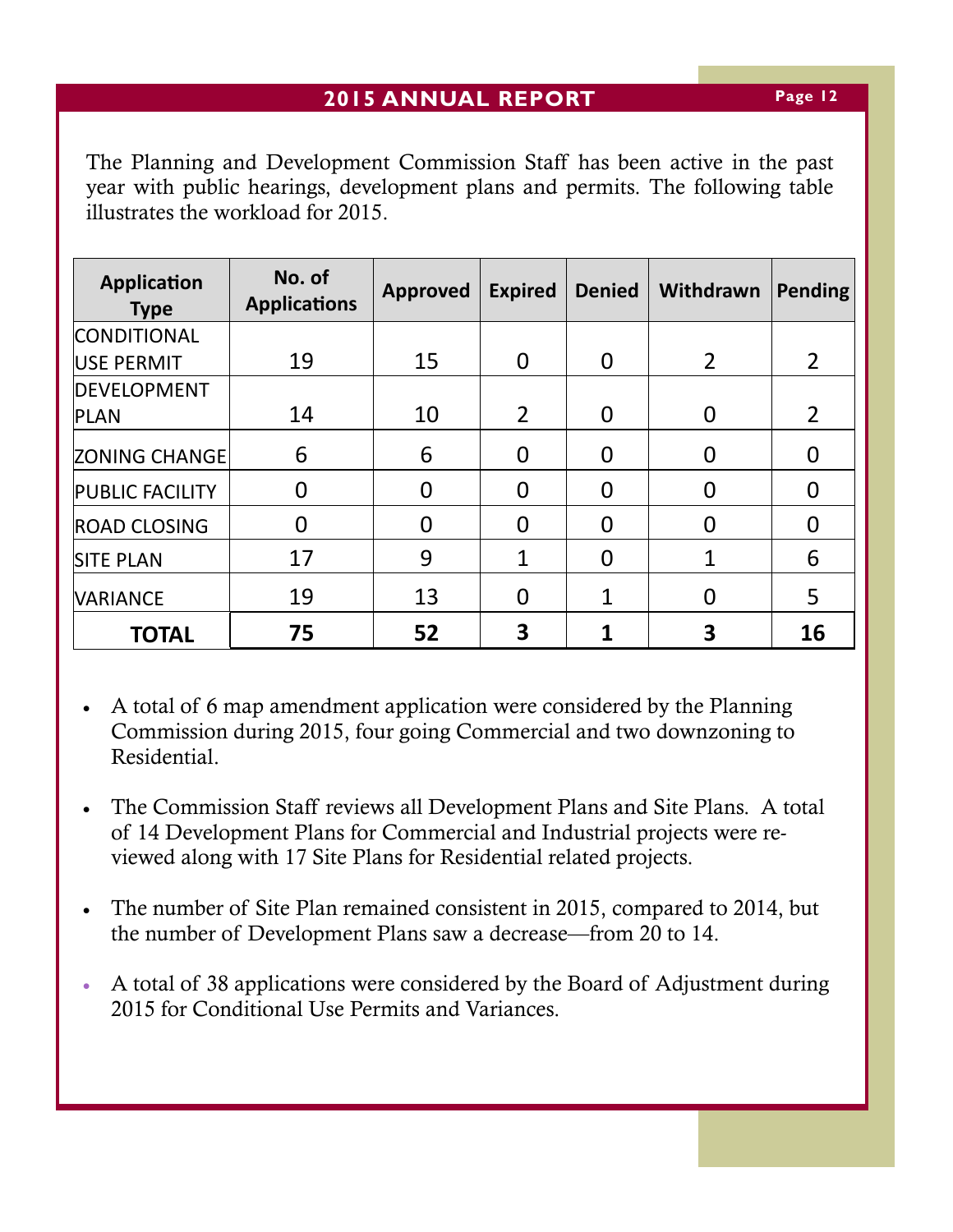# VIOLATIONS REPORT 2015

If a violation of the county ordinance occurs, or is alleged to have occurred, any person may file a written complaint or otherwise make a report to the Planning Commission. Such a complaint, stating the causes and basis thereof, can be filed anonymously with the Planning Staff. Reports of violations are coordinated with the Hardin County Code Enforcement Officer and the Hardin County Property Maintenance Code.

A violation notice will be issued to the property owner after a staff member has investigated the complaint. The DEVELOPMENT GUIDANCE SYSTEM, ZONING ORDINANCE, 2009 enables the Commission to regulate and provide relief towards a number of items such as wrecked and/or inoperative vehicles, multiple dwellings, and commercial activity in a residential zone.

A notice of violation typically establishes a time period for the property to come into compliance. Should the property owner fail to correct said violation the Commission then forwards the violation on to the Office of the Hardin County Attorney's for resolution.

In 2015, a total of nine (9) violations were investigated via a Site Visit and resulted in letters being mailed out.



| <b>VIOLATION TYPE</b>                           | # OF INVESTIGATIONS   |
|-------------------------------------------------|-----------------------|
| <b>Inoperable Vehicles</b>                      |                       |
| RV's used as Dwellings                          |                       |
| <b>Multiple Dwellings</b>                       | $\mathcal{D}_{\cdot}$ |
| <b>Construction Activities without a Permit</b> | $\mathbf{Z}$          |
| <b>TOTAL</b>                                    | Q                     |